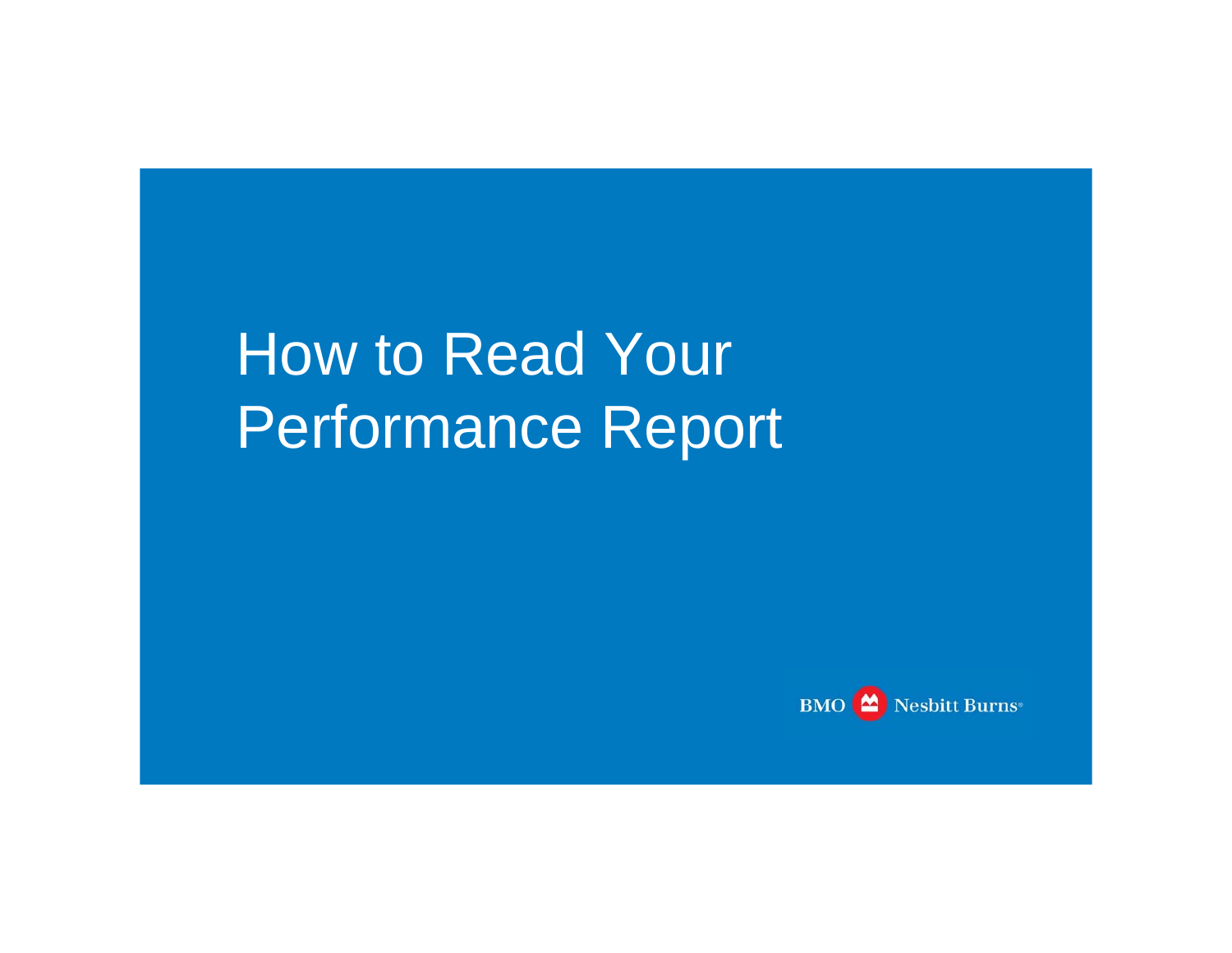The BMO Nesbitt Burns Performance report provides you with a detailed summary of account performance within your portfolio. Your investment performance is calculated based upon month-end values. This report is available to you by request through your BMO Nesbitt Burns Investment Advisor.

# $\overline{A}$

## **General Information**

The '**as of date**' located in the top left corner of the report is the reporting date for the information in the report. The date displayed will always be as at month-end.

The '**Account linked to**' information has been defined by you and/ or your Investment Advisor as the primary account for your portfolio. All other accounts in your portfolio are linked to this account.

'**Questions?'** - The information displayed in this box provides you with important contact details for your Investment Advisor and their team

## Your performance report



PAGE 1 OF 5



Nesbitt Burns

**BMO**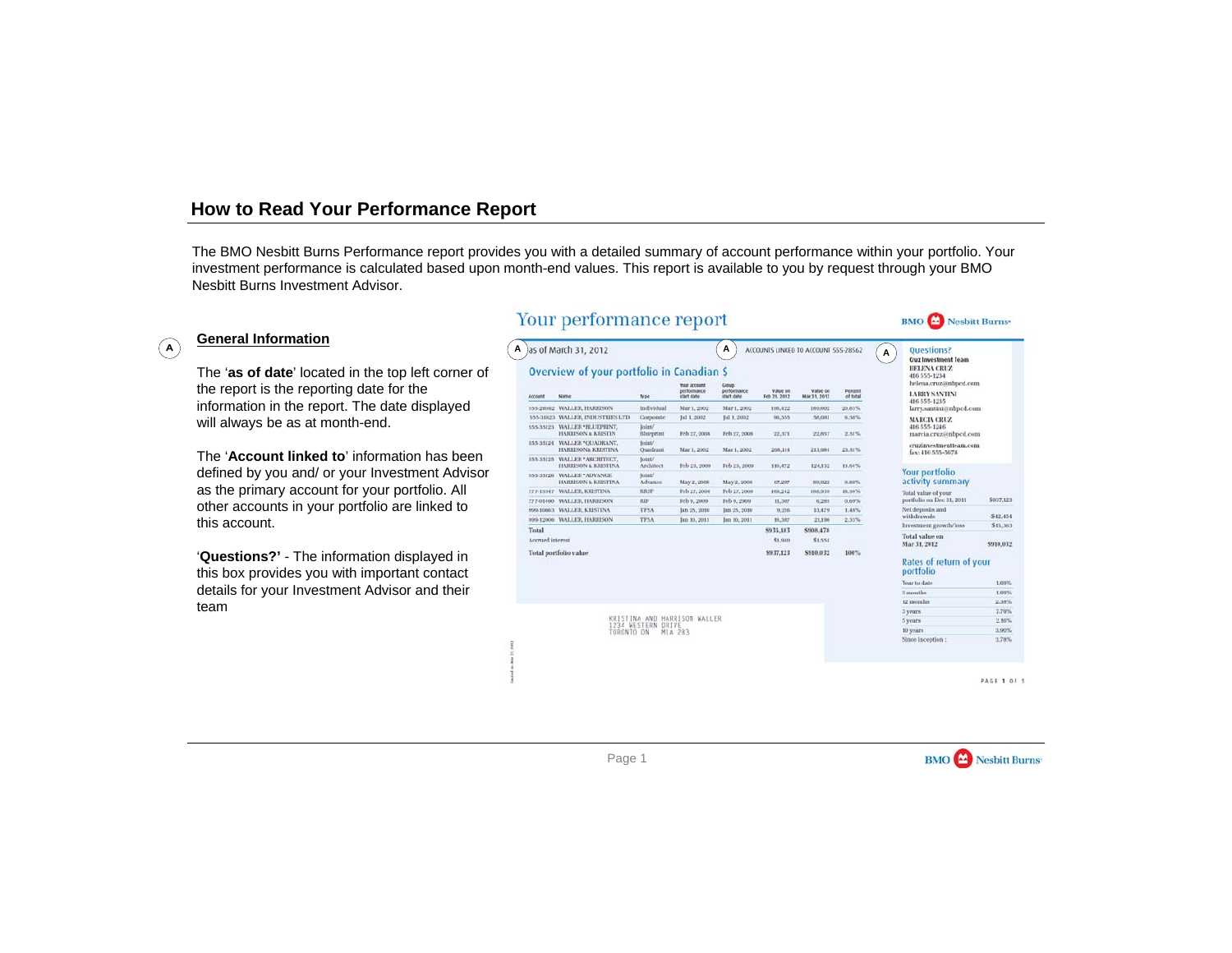## **Overview of your portfolio**

**B**

**Type** - this column lists the type of accounts that compose your portfolio. For BMO Nesbitt Burns Managed account types the program name will also been included.

**Account/Group Performance Start Date –** this column provides a start date when account/group

performance (rate of return) is calculated and when the account was included in your group. These dates are generally the same however they may differ if performance has been restarted by your Investment Advisor for a specific account.

**Value on 'x' date** – this column(s) provides you the previous and current market value for each account within the group. This amount excludes any accrued interest to be paid.

**'Percent of total'** – displays the percentage of the total portfolio market value.

**'Accrued Interest'** – this is your total interest accrued but not yet paid.

**'Total value of your portfolio'** – this is total market value of the account/group. When there is accrued interest that value will appear separately above this value.

# Your performance report

#### as of March 31, 2012

**B**

## Overview of your portfolio in Canadian \$

| Account          | Name                                      | <b>Type:</b>        | <b>Your arround</b><br>performance<br>start date | Coson<br>performance<br>start date | Value on<br>Feb 29, 2012 | Value on<br>Mar 31, 2012 | Percent<br>of total |
|------------------|-------------------------------------------|---------------------|--------------------------------------------------|------------------------------------|--------------------------|--------------------------|---------------------|
| 555-28562        | <b>WALLER, HARRISON</b>                   | Individual          | Mar 1, 2002                                      | Mar 1, 2002                        | 198,422                  | 189,602                  | $20.83\%$           |
| 555-31823        | WALLER, INDUSTRIES LTD                    | Corporate           | Jul 1, 2002                                      | Jul 1, 2002                        | 96,355                   | 55,051                   | 6.38%               |
| 555-35123        | WALLER *BLUEPRINT.<br>HARRISON & KRISTIN  | loint/<br>Blueprint | Feb 27, 2008                                     | Feb 27, 2008                       | 22,371                   | 22,857                   | 2.51%               |
| 555-35124        | WALLER *OUADRANT,<br>HARRISONA KRISTINA   | loint/<br>Ouadrant  | Mar 1, 2002                                      | Mar 1, 2002                        | 208,114                  | 213, 984                 | 23.51%              |
| 555-35125        | WALLER *ARCHITECT.<br>HARRISON & KRISTINA | Inint/<br>Architect | Feb 23, 2009                                     | Feb 23, 2009.                      | 116,472                  | 124,132                  | 13.64%              |
| 555-35126        | WALLER *ADVANCE<br>HARRISON & KRISTINA    | Ioint/<br>Advance   | May 2, 2008                                      | May 2, 2008                        | 87,297                   | 89,922                   | 9,88%               |
| 777-15547        | <b>WALLER, KRISTINA</b>                   | <b>RRSP</b>         | Feb 27, 2008                                     | Feb 27, 2008                       | 169,242                  | 168,939                  | 18.56%              |
| 777-01460        | <b>WALLER, HARRISON</b>                   | RIF                 | Feb 9, 2009                                      | Feb 9, 2009                        | 11,307                   | 6,285                    | 0.69%               |
| 999-10963        | <b>WALLER, KRISTINA</b>                   | <b>TFSA</b>         | lan 25, 2010                                     | lan 25, 2010                       | 0,216                    | 13,479                   | $1.48\%$            |
| 999-12006        | <b>WALLER, HARRISON</b>                   | <b>TFSA</b>         | lan 10, 2011                                     | lan 10, 2011                       | 16,387                   | 21,198                   | 2.33%               |
| Total            |                                           |                     |                                                  |                                    | \$935,183                | \$908.478                |                     |
| Accrued interest |                                           |                     |                                                  |                                    | \$1,940                  | \$1,554                  |                     |
|                  | <b>Total portfolio value</b>              |                     |                                                  |                                    | \$937,123                | \$910.032                | 100%                |

KRISTINA AND HARRISON WALLER 1234 WESTERN DRIVE<br>TORONTO ON MIA 283



#### Questions?

ACCOUNTS LINKED TO ACCOUNT 555-28562

Cruz Investment Team HELENA CRUZ 416 555-1234

helena.cruz@nbncd.com **LARRY SANTINI** 416 555-1235

larry.santini@nbpcd.com MARCIA CRUZ

416 555-1246 marcia.cruz@nbpcd.com

cruzinvestmentteam.com fax: 416 555-5678

#### **Your portfolio** activity summary

| Total value of your<br>portfolio on Dec 31, 2011 | \$937,123 |
|--------------------------------------------------|-----------|
| Net deposits and<br>withdrawals                  | S42,454   |
| Investment growth/loss                           | \$15,363  |
| <b>Total value on</b><br>Mar 31, 2012            | \$910,032 |

#### Rates of return of your portfolio

| Year to date     | 1.66%    |
|------------------|----------|
| 3 months         | 1.69%    |
| 12 months        | 2,38%    |
| 3 years          | 7.79%    |
| 5 years          | 2.16%    |
| 10 years         | $3.90\%$ |
| Since inception: | 3.78%    |
|                  |          |

**PAGE 1 OF 5** 

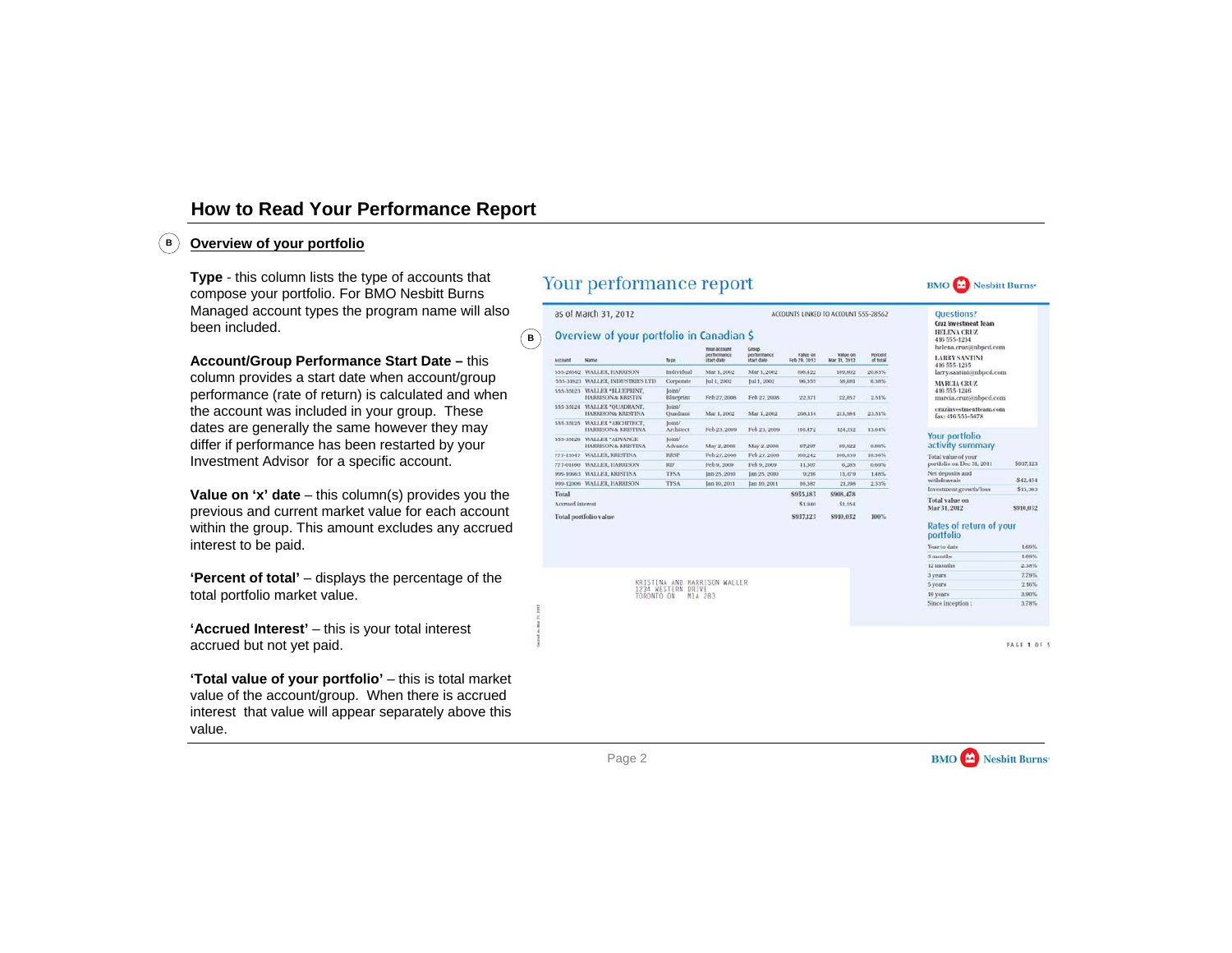#### **Your portfolio activity summary C**

This is the overview of how your portfolio has performed since the beginning of the calendar year. Accrued interest is included in the growth/loss amount.

#### **Rates of return of your portfolio D**

Depending on the performance start date of your account/group, these are the time specific average rates of return for your portfolio.

The 'since inception' rate of return is based upon the start date of the account or earliest start date of an account in the group being reported. Generally this is the account that has been opened the longest in your portfolio. If the performance start date of that account has been restarted by your Investment Advisor then it is that date becomes point from which performance rate of return is calculated for the account or group.

# Your performance report

#### as of March 31, 2012

### Overview of your portfolio in Canadian \$

| Account                 | <b>Name</b>                                                 | <b>Type</b>               | <b>Your account</b><br>performance<br>start date | Group<br>performance<br>start date | Value on<br>Feb 29, 2012 | Value on<br>Mar 31, 2012 | Percent<br>of total |
|-------------------------|-------------------------------------------------------------|---------------------------|--------------------------------------------------|------------------------------------|--------------------------|--------------------------|---------------------|
| 555-28562               | <b>WALLER, HARRISON</b>                                     | Individual                | Mar 1, 2002                                      | Mar 1, 2002                        | 198,422                  | 189,602                  | 20.83%              |
| 555-31823               | <b>WALLER, INDUSTRIES LTD</b>                               | Corporate                 | Jul 1, 2002                                      | Jul 1, 2002                        | 96,355                   | 58,081                   | 6.38%               |
| 555-35123               | <b>WALLER *BLUEPRINT,</b><br><b>HARRISON &amp; KRISTIN</b>  | Joint/<br>Blueprint       | Feb 27, 2008                                     | Feb 27, 2008                       | 22.371                   | 22,857                   | 2.51%               |
| 555-35124               | <b>WALLER *OUADRANT.</b><br><b>HARRISON&amp; KRISTINA</b>   | Joint/<br><b>Ouadrant</b> | Mar 1, 2002                                      | Mar 1, 2002                        | 208,114                  | 213,984                  | 23.51%              |
| 555-35125               | <b>WALLER *ARCHITECT.</b><br><b>HARRISON &amp; KRISTINA</b> | Joint/<br>Architect       | Feb 23, 2009                                     | Feb 23, 2009                       | 116,472                  | 124,132                  | 13.64%              |
| 555-35126               | <b>WALLER *ADVANCE</b><br><b>HARRISON &amp; KRISTINA</b>    | Joint/<br>Advance         | May 2, 2008                                      | May 2, 2008                        | 87.297                   | 89,922                   | 9.88%               |
| 777-15547               | <b>WALLER, KRISTINA</b>                                     | <b>RRSP</b>               | Feb 27, 2008                                     | Feb 27, 2008                       | 169.242                  | 168,939                  | 18.56%              |
| 777-01460               | <b>WALLER, HARRISON</b>                                     | <b>RIF</b>                | Feb 9, 2009                                      | Feb 9, 2009                        | 11,307                   | 6,285                    | 0.69%               |
| 999-10663               | <b>WALLER, KRISTINA</b>                                     | <b>TFSA</b>               | lan 25, 2010                                     | Jan 25, 2010                       | 9.216                    | 13,479                   | 1.48%               |
| 999-12006               | <b>WALLER, HARRISON</b>                                     | <b>TFSA</b>               | Jan 10, 2011                                     | Jan 10, 2011                       | 16,387                   | 21,198                   | 2.33%               |
| Total                   |                                                             |                           |                                                  |                                    | \$935,183                | \$908,478                |                     |
| <b>Accrued</b> interest |                                                             |                           |                                                  |                                    | S1,940                   | \$1,554                  |                     |
|                         | <b>Total portfolio value</b>                                |                           | \$937,123                                        | \$910,032                          | 100%                     |                          |                     |





#### **Ouestions?**

**Cruz Investment Team** HELENA CRITZ 416 555-1234 helena.cruz@nbpcd.com

**LARRY SANTINI** 416 555-1235

larry.santini@nbpcd.com MARCIA CRUZ

416 555-1246 marcia.cruz@nbpcd.com

cruzinvestmentteam.com fax: 416 555-5678

#### **Your portfolio** activity summary

**C**

ACCOUNTS LINKED TO ACCOUNT 555-28562

| <b>Total value on</b><br>Mar 31, 2012            | S910,032   |
|--------------------------------------------------|------------|
| Investment growth/loss                           | \$15,363   |
| Net deposits and<br>withdrawals                  | $-542.454$ |
| Total value of your<br>portfolio on Dec 31, 2011 | \$937,123  |

#### Rates of return of your **D**portfolio

| Year to date     | 1.69%    |  |  |
|------------------|----------|--|--|
| 3 months         | 1.69%    |  |  |
| 12 months        | 2.38%    |  |  |
| 3 years          | 7.79%    |  |  |
| 5 years          | $2.16\%$ |  |  |
| 10 years         | 3.90%    |  |  |
| Since inception: | 3.78%    |  |  |

**PAGE 1 OF 5** 

## **Address Information**

(E

This is your personal address information on file for this report.

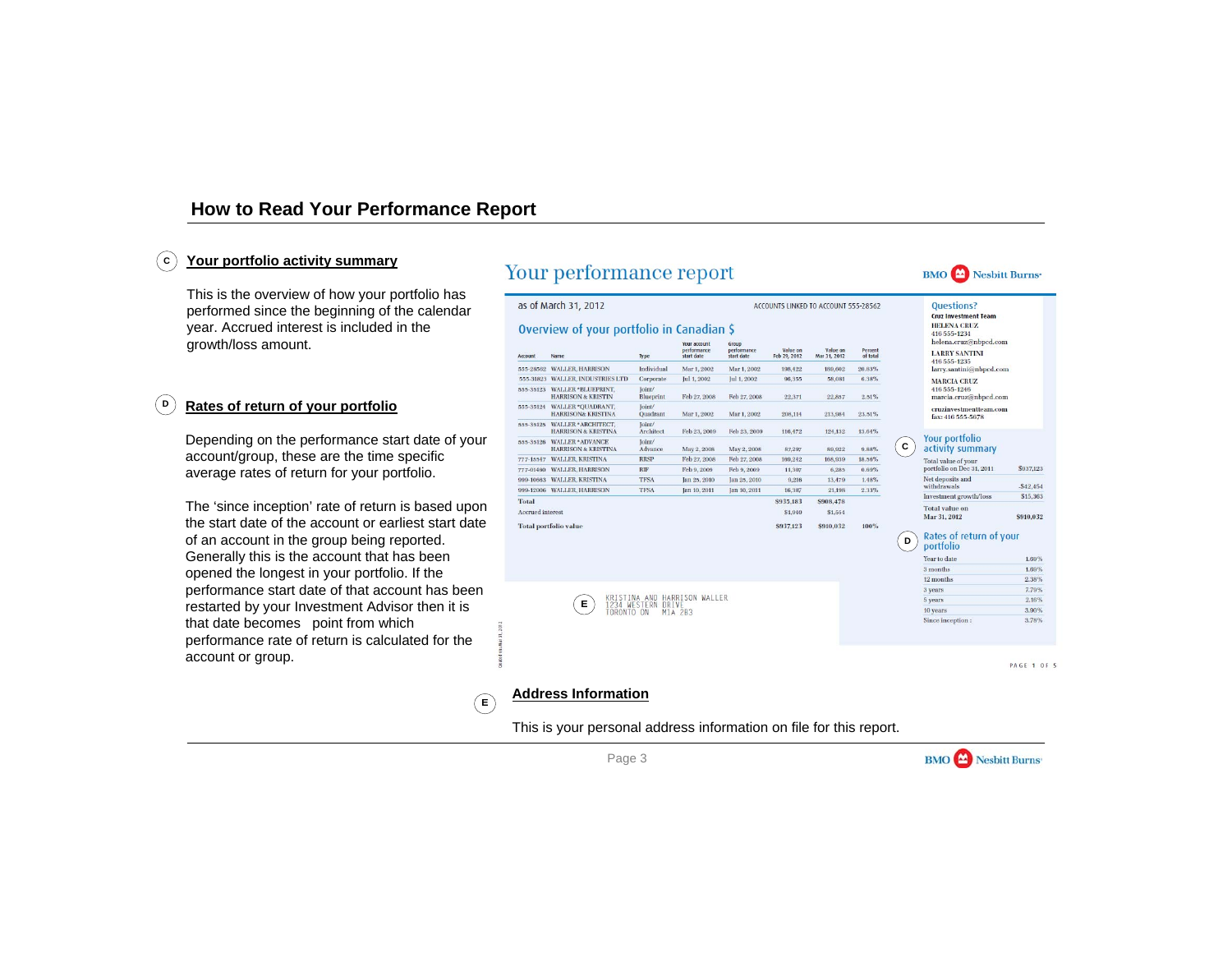## F)<u>Performance of the accounts in your</u> *(*F **portfolio**

**F**

This section provides you with the rates of return for the accounts in your portfolio over specific time periods.

**'Income earned for 12 months'** – this column provides the income earned of the securities in your accounts (e.g. interest, dividends etc.)

YOUR PERFORMANCE REPORT AS OF MARCH 31, 2012 ACCOUNTS LINKED TO ACCOUNT 555-25562 **KRISTINA AND HARRISON WALLER** 

### Performance of the accounts in your portfolio

|           |                                                                                                                              | Type                |                                                  | $10.91$ $10.123$ $0.123$ |                 |             |              |            |                          |                          |                    |                                   |
|-----------|------------------------------------------------------------------------------------------------------------------------------|---------------------|--------------------------------------------------|--------------------------|-----------------|-------------|--------------|------------|--------------------------|--------------------------|--------------------|-----------------------------------|
| Account   | Name                                                                                                                         |                     | <b>Your account</b><br>performance<br>start date | Value on<br>Mar 31, 2012 | Year to<br>date | 3<br>months | 12<br>months | 3<br>vears | 5<br>vears               | 10<br>vears              | Since<br>inception | Income<br>earned for<br>12 months |
|           | 555-28562 WALLER, HARRISON                                                                                                   | Individual          | Jul 1, 1994                                      | 189,605                  | 1.35%           | 1.35%       | 0.58%        | 6.80%      | 2.35%                    | 4.80%                    | 9.11%              | 8,000.00                          |
| 555-31823 | <b>WALLER, INDUSTRIES LTD</b>                                                                                                | Corporate           | Jul 2, 2002                                      | 58,081                   | 1.82%           | 1.82%       | 3.18%        | 11.52%     | 3.42%                    | $\overline{\phantom{a}}$ | 5.38%              | 3,217.58                          |
| 555-35123 | <b>WALLER *BLUEPRINT.</b><br><b>HARRISON &amp; KRISTINA</b><br><b>CANADIAN EOUITY PORTFOLIO</b>                              | Joint/<br>Blueprint | Feb 27, 2008                                     | 22,857                   | 2.17%           | 2.17%       | 2.99%        | 6.27%      | ×.                       | $\sim$                   | 3.70%              | \$110.00                          |
| 555-35124 | WALLER *QUADRANT,<br><b>HARRISON &amp; KRISTINA</b><br><b>GROWTH PORTFOLIO</b>                                               | Ioin<br>Ouadrant    | Jul 1, 1994                                      | 213,984                  | 2.10%           | 2.10%       | 4.44%        | 9.41%      | 2.55%                    | 3.50%                    | 4.44%              | \$5,679.93                        |
| 555-35125 | <b>WALLER *ARCHITECT.</b><br><b>HARRISON &amp; KRISTINA</b><br><b>CUSTOM BALANCED PORTFOLIO</b>                              | Joint/<br>Architect | Feb 3, 2006                                      | 124,132                  | 1.69%           | 1.69%       | 2.38%        | 7.79%      |                          |                          | 3.78%              | \$8,000.00                        |
| 555-35126 | <b>WALLER *ADVANCE</b><br><b>HARRISON &amp; KRISTINA</b><br><b>GUARDIAN INVESTMENT MGMT.</b><br><b>CANADIAN FIXED INCOME</b> | Joint/<br>Advance   | May 2, 2008                                      | 89,922                   | 3.03%           | 3.03%       | 2.73%        | 8.61%      | $\overline{\phantom{a}}$ |                          | 2.27%              | \$4,500.00                        |
| 777-15547 | <b>WALLER, KRISTINA</b>                                                                                                      | <b>RRSP</b>         | Feb 27, 2008                                     | 168,939                  | $0.89\%$        | 0.89%       | $-0.11\%$    | 6.07%      |                          | $\overline{\phantom{a}}$ | 2.31%              | \$11,567.45                       |
|           | 777-01460 WALLER, HARRISON                                                                                                   | RIF                 | Feb 9, 2009                                      | 6.285                    | $0.36\%$        | 0.36%       | 5.01%        | 5.54%      | $\sim$                   | $\sim$                   | 5.47%              | \$125.00                          |
|           | 999-10663 WALLER, KRISTINA                                                                                                   | <b>TFSA</b>         | Jan 5, 2012                                      | 13,479                   | $0.26\%$        | 0.26%       | 14.24%       | $\sim$     | $\sim$                   | $\sim$                   | 6.32%              | \$100.00                          |
|           | 999-12006 WALLER, HARRISON                                                                                                   | <b>TFSA</b>         | Jan 10, 2011                                     | 21,198                   | $-0.86\%$       | $-0.86\%$   | 8.44%        | ×.         | $\sim$                   | $\sim$                   | 6.75%              | \$150.00                          |
| Total     |                                                                                                                              |                     |                                                  | \$908,479                | 1.69%           | 1.69%       | $2.38\%$     | 7.79%      | $2.16\%$                 | 3.90%                    | 3.78%              | \$35,559.96                       |

**Marine and and and and continued** 

The component and overall return of the portfolio are daily time weighted and calculated in the base currency indicated. A simple average of the component returns will not equal the overall portfolio return, as the value i the portfolio will vary through time impacting its daily contribution to the overall portfolio return. Additionally, the component returns may not be reported in the same currency as the overall portfolio return.

PAGE 2 OF 5



**BMO** Nesbitt Burns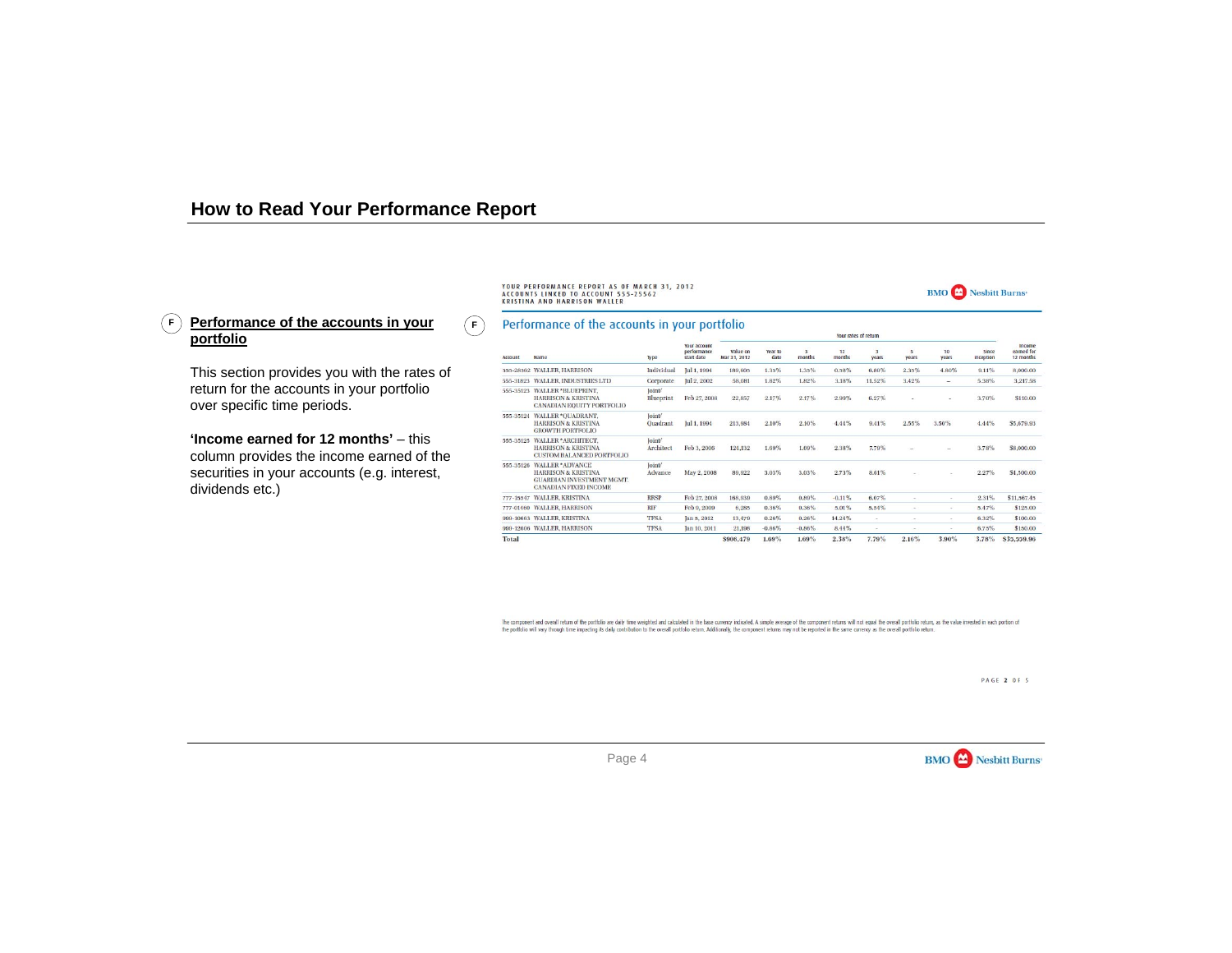## **Change in value of your portfolio**

G

This section provides you with an overview of the components that changed the value of your portfolio

**Column A** – Displays how much you deposited and withdrew from all accounts in your portfolio

**Column B** – Is the market value of your portfolio as at the report date which is located on the top of the page.

**Column C** – Is the total accrued interest paid

**Column B + C** – Is the total market value of your portfolio including accrued interest

**Column D** – is the difference in market value from the same time period in the previous year

**Column D - A** – Is the increase or decrease in value of your portfolio from the previous year at the same reporting period.

YOUR PERFORMANCE REPORT AS OF MARCH 31, 2012 ACCOUNTS LINKED TO ACCOUNT 555-25562 **KRISTINA AND HARRISON WALLER** 

## G Change in value of your portfolio

|                         |                      | A<br>Net deposits<br>and withdrawals | B<br>Value | $\epsilon$<br>Accrued | $B + C$<br><b>Total value</b> | $D^*$<br>Change in | $D - A$<br>Investment |
|-------------------------|----------------------|--------------------------------------|------------|-----------------------|-------------------------------|--------------------|-----------------------|
|                         |                      |                                      |            | interest              |                               | value              | growth/loss           |
| Previous calendar years |                      |                                      |            |                       |                               |                    |                       |
| Mar 1, 2002             | <b>Initial</b> value | 250,000                              | 259,379    |                       | 259,379                       |                    |                       |
| Dec 31, 2002            |                      | 22,623                               | 269,707    | 403                   | 270,110                       | 10,731             | $-11,892$             |
| Dec 31, 2003            |                      | 55,400                               | 302,585    | 169                   | 302,754                       | 32.644             | 27,144                |
| Dec 31, 2004            |                      | 12,700                               | 332.208    | 169                   | 332,377                       | 29.623             | 16.923                |
| Dec 31, 2005            |                      | $-92,672$                            | 257,106    | 1,203                 | 258,309                       | $-74,068$          | 18,604                |
| Dec 31, 2006            |                      | 44,300                               | 323,990    | 1.711                 | 325,701                       | 67,392             | 23,092                |
| Dec 31, 2007            |                      | 144.558                              | 468,034    | 575                   | 468,609                       | 142,908            | $-1,650$              |
| Dec 31, 2008            |                      | 174,696                              | 578,731    | 985                   | 579,716                       | 111,107            | $-63,589$             |
| Dec 31, 2009            |                      | 88,402                               | 745,558    | 974                   | 746,532                       | 166,816            | 78,414                |
| Dec 31, 2010            |                      | 39,658                               | 845,640    | 779                   | 846,419                       | 99,887             | 60,229                |
| Dec 31, 2011            |                      | 70,975                               | 935,182    | 1,941                 | 937,123                       | 90,704             | 19,729                |
| Current calendar year   |                      |                                      |            |                       |                               |                    |                       |
| Dec 31, 2011            | <b>Opening value</b> |                                      | 935,182    | 1,941                 | 937,123                       |                    |                       |
| Jan 31, 2012            |                      | $-46.435$                            | 898,936    | 1.280                 | 900.216                       |                    |                       |
| Feb 29, 2012            |                      |                                      | 915,094    | 1,814                 | 916,908                       |                    |                       |
| Mar 31, 2012            |                      | $-5,603$                             | 908,478    | 1.554                 | 910,032                       |                    |                       |
| Mar 31, 2012            | Year-to-date totals  | $-552.038$                           | \$908,478  | \$1,554               | \$910,032                     | $-$ \$27,091       | \$15,363              |
| Since inception:        |                      | \$758,602                            |            |                       |                               |                    | \$182,367             |

\*Change in value means the difference in total value from the previous year.

PAGE 3 OF 5



**BMO** Nesbitt Burns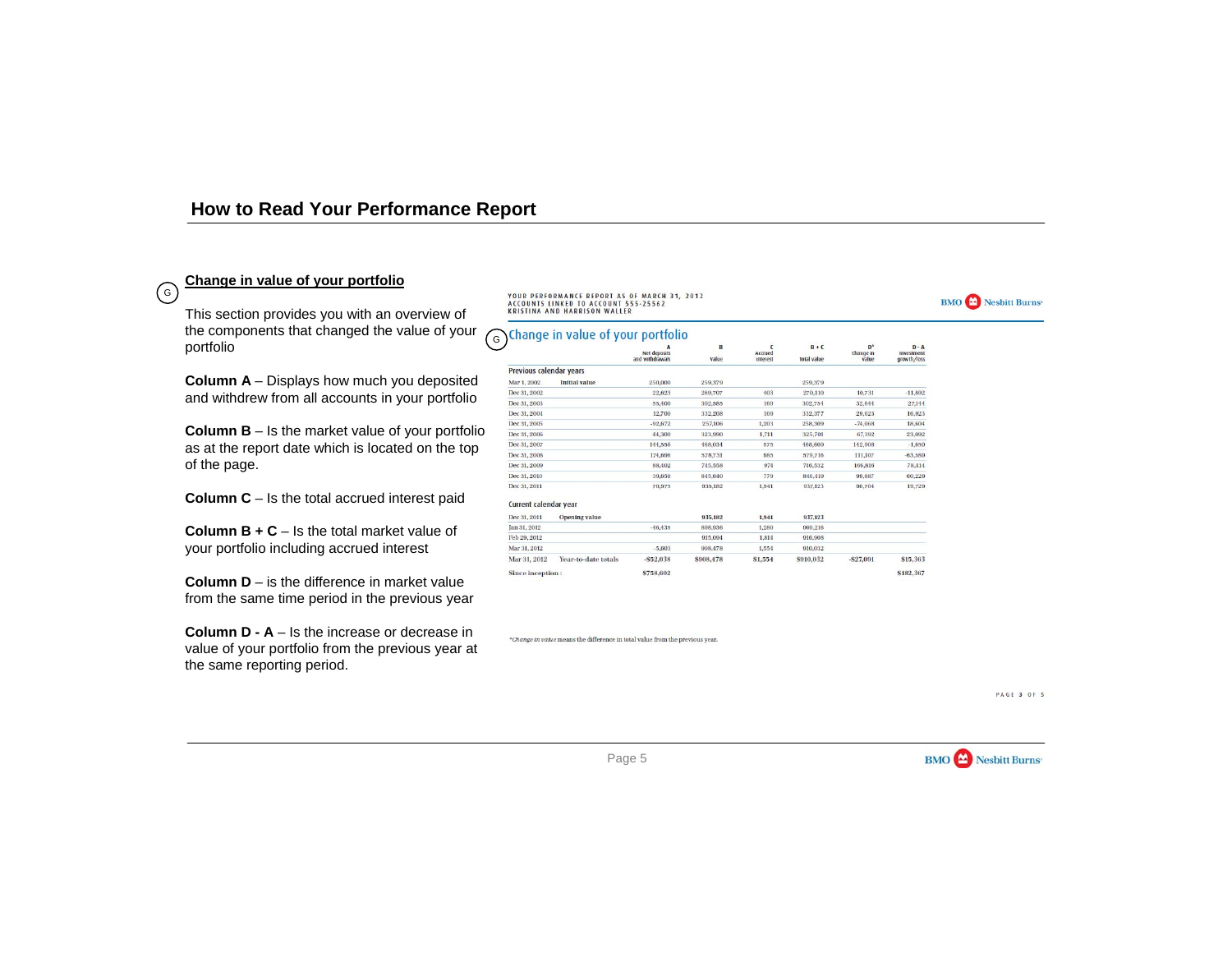# **Time-weighted rates of return as of 'x' date**

H

The charts and graphs in this section provide you with the compound rates of return over time in your portfolio. Four different scenarios are available to demonstrate the time-weighted rates of return for your portfolio:

**Year to Date Performance** – the percentage rate of return for the current year (Jan 1 to current month-end)

**Calendar Year Performance** – the percentage rate of return by calendar years (2011, 2010, 2009 etc.) and by number of years since inception (1 year, 2 year, 3 year etc.)

Your Portfolio Value - portfolio value by year since inception

**Benchmark comparison** – the percentage rate of return against various industry benchmarks